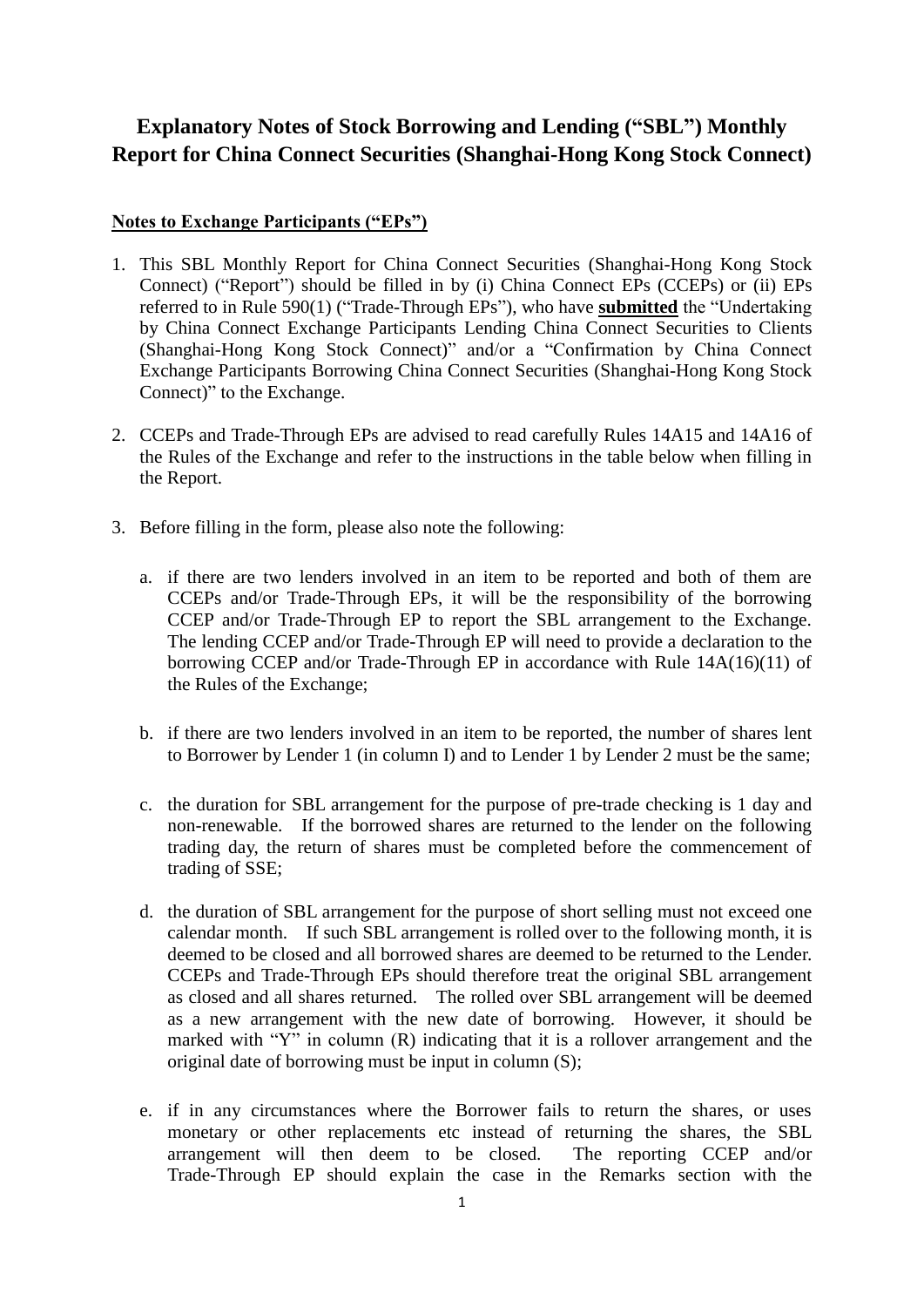corresponding item number marked;

- f. in case there are outstanding borrowed shares not yet returned to the Lender before the end of the reporting month, the outstanding items must be repeated in the following reporting month; and
- g. in case there is no SBL arrangement has been made during a month, CCEPs and/or Trade-Through EPs are still need to provide a Nil return to the Exchange.
- 4. The completed Excel spreadsheet must contain the file name SBL\_NNNNN\_YYYYMM.xls where:
	- a. NNNNN represents the 4-digit Firm ID with a leading zero (e.g. 09999)
	- b. YYYY represents the year (e.g. 2014)
	- c. MM represents the 2-digit reporting month (e.g. 11 for November)

As such, the file name for a CCEP with Firm ID 9999 for the SBL reporting of the month of November 2014 will be SBL\_09999\_201411.xls.

Since only xls file extension is supported, CCEPs and/or Trade-Through EPs must save the file to xls before submission. Alternatively, they can press the Extract button on the template which will help them convert the file name automatically to the above.

5. The completed Report should be submitted to the Exchange via Electronic Communication Platform (ECP) on or before the  $7<sup>th</sup>$  day of the following calendar month. To submit the Report, CCEPs and/or Trade-Through EP should use the User ID belonging to the TO group (i.e. the same one used for downloading CBBC MCE trade file) to log into ECP.

| <b>Column</b>        | <b>Description</b>                                                                                                                                                                    | <b>Mandatory</b> |
|----------------------|---------------------------------------------------------------------------------------------------------------------------------------------------------------------------------------|------------------|
| A. Item              | Sequential serial number which should start from 1 on<br>every Report                                                                                                                 | Yes              |
| <b>B.</b> Stock Code | The 6-digit stock code of the China Connect Security                                                                                                                                  | Yes              |
| C. Stock Name        | Name of the China Connect Security                                                                                                                                                    | Yes              |
| D. Purpose           | Purpose of the SBL<br>Fill in either A or B:<br>A: For pre-trade checking<br>B: For short selling                                                                                     | Yes              |
| E. Name of Borrower  | Full name of the Borrower<br>A borrower can only be one of the following:<br>CCEP's or Trade-Through EP's client<br>CCEP or Trade-Through EP itself for<br>ii.<br>proprietary trading | Yes              |
| F. Name of Lender 1  | Full name of Lender 1                                                                                                                                                                 | Yes              |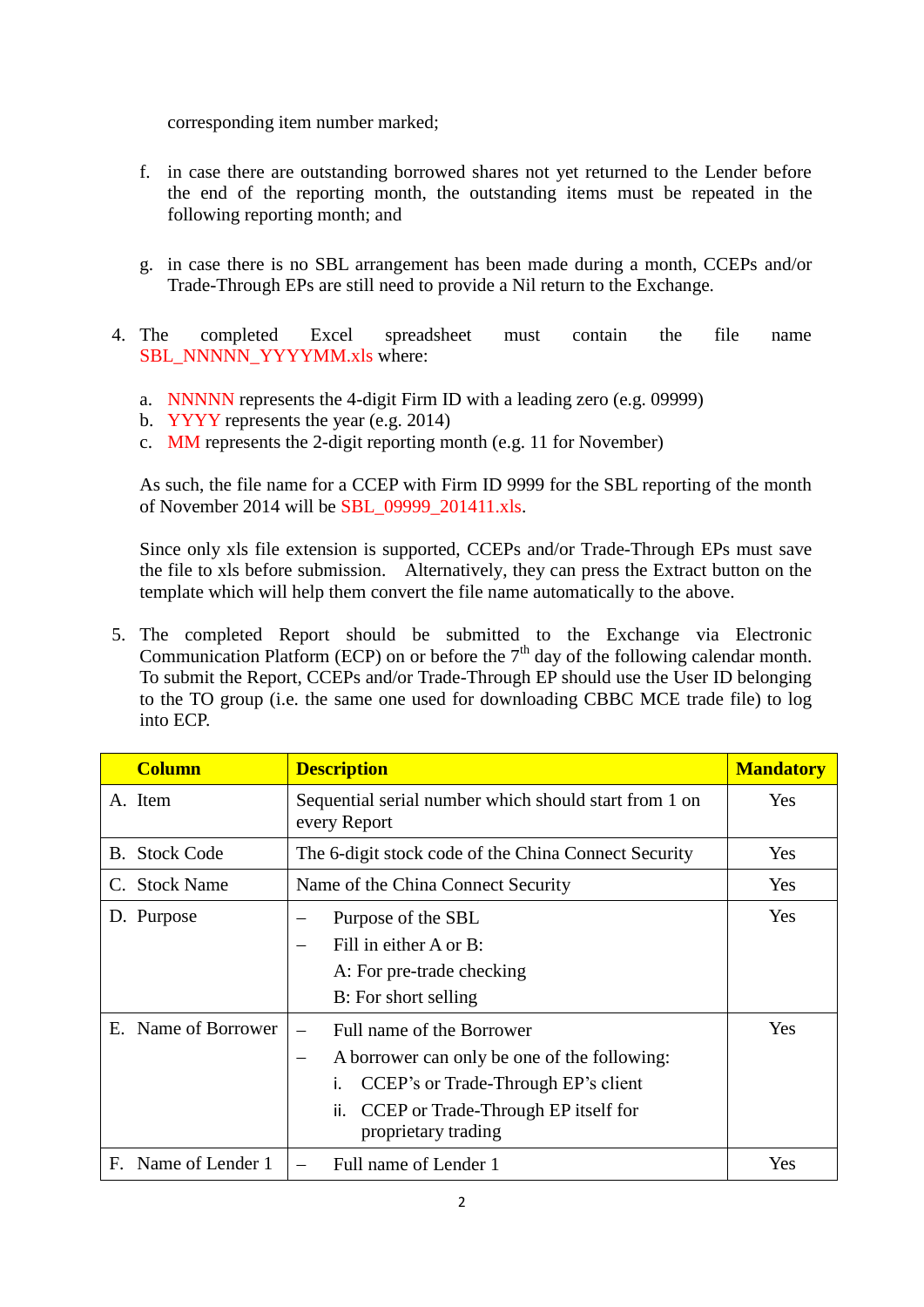|    | <b>Column</b>                     | <b>Description</b>                                                                                                                                                                                                                        | <b>Mandatory</b> |
|----|-----------------------------------|-------------------------------------------------------------------------------------------------------------------------------------------------------------------------------------------------------------------------------------------|------------------|
|    |                                   | Lender 1 can only be one of the following:<br>If the Borrower is a client of CCEP or<br>i.<br>Trade-Through EP, Lender 1 must be the CCEP<br>or Trade-Through EP who files this Report<br>If the Borrower is the reporting CCEP or<br>ii. |                  |
|    |                                   | Trade-Through EP, Lender 1 must be another<br>CCEP or Trade-Through EP, a Non-registered<br>EP or a Qualified Institution                                                                                                                 |                  |
|    | G. Source of stocks<br>(Lender 1) | Source of shares of Lender 1                                                                                                                                                                                                              | Yes              |
|    |                                   | Fill in either A or B:<br>—                                                                                                                                                                                                               |                  |
|    |                                   | Stock belonging to Lender 1<br>A:                                                                                                                                                                                                         |                  |
|    |                                   | Source from another party (which must be one<br>B:<br>of the parties mentioned in 6 ii above)                                                                                                                                             |                  |
|    |                                   | If a part of the borrowed stock lent is from Lender<br>1's own inventory, and part of it is from another<br>party, Lender 1 should report the borrowing and<br>lending as two separate items                                              |                  |
|    | H. Date of Borrowing              | The date on which the Borrower borrows the stock                                                                                                                                                                                          | Yes              |
| I. | Number of shares<br>borrowed      | Number of shares that the Borrower borrows                                                                                                                                                                                                | Yes              |
| J. | Date of Return                    | The date on which the Borrower returns the stock<br>to Lender 1                                                                                                                                                                           | Yes              |
|    |                                   | If the shares are not yet returned, please leave it<br>$\qquad \qquad -$<br>blank                                                                                                                                                         |                  |
|    |                                   | If the shares are returned in different batches, write<br>the date of the latest batch                                                                                                                                                    |                  |
|    | K. Number of shares<br>returned   | The total number of shares returned to Lender 1<br>$\qquad \qquad -$                                                                                                                                                                      | Yes              |
|    |                                   | If the shares are not yet returned, please mark 0<br>$\qquad \qquad -$                                                                                                                                                                    |                  |
|    |                                   | If the shares are returned in different batches, input<br>—<br>the total number of shares returned under different<br>batches                                                                                                             |                  |
|    | L. Number of $O/S$<br>shares      | Number of outstanding borrowed shares of<br>—<br><b>Borrower</b>                                                                                                                                                                          | N.A.             |
|    |                                   | Output field                                                                                                                                                                                                                              |                  |
|    |                                   | Number of $O/S$ shares = Number of shares<br>$\qquad \qquad -$<br>borrowed (in I) – Number of shares returned (in K)                                                                                                                      |                  |
|    | M. Name of Lender 2               | Full name of Lender 2<br>$\qquad \qquad -$                                                                                                                                                                                                | When             |
|    |                                   | Fill in this field only when the shares of Lender 1 is<br>—<br>sourced from another party (i.e. Lender 2)                                                                                                                                 | necessary        |
|    |                                   | Lender 2 must be an EP or a qualified institution<br>—                                                                                                                                                                                    |                  |
|    |                                   | Shares lent by Lender 2 must be its own shares<br>$\qquad \qquad -$                                                                                                                                                                       |                  |